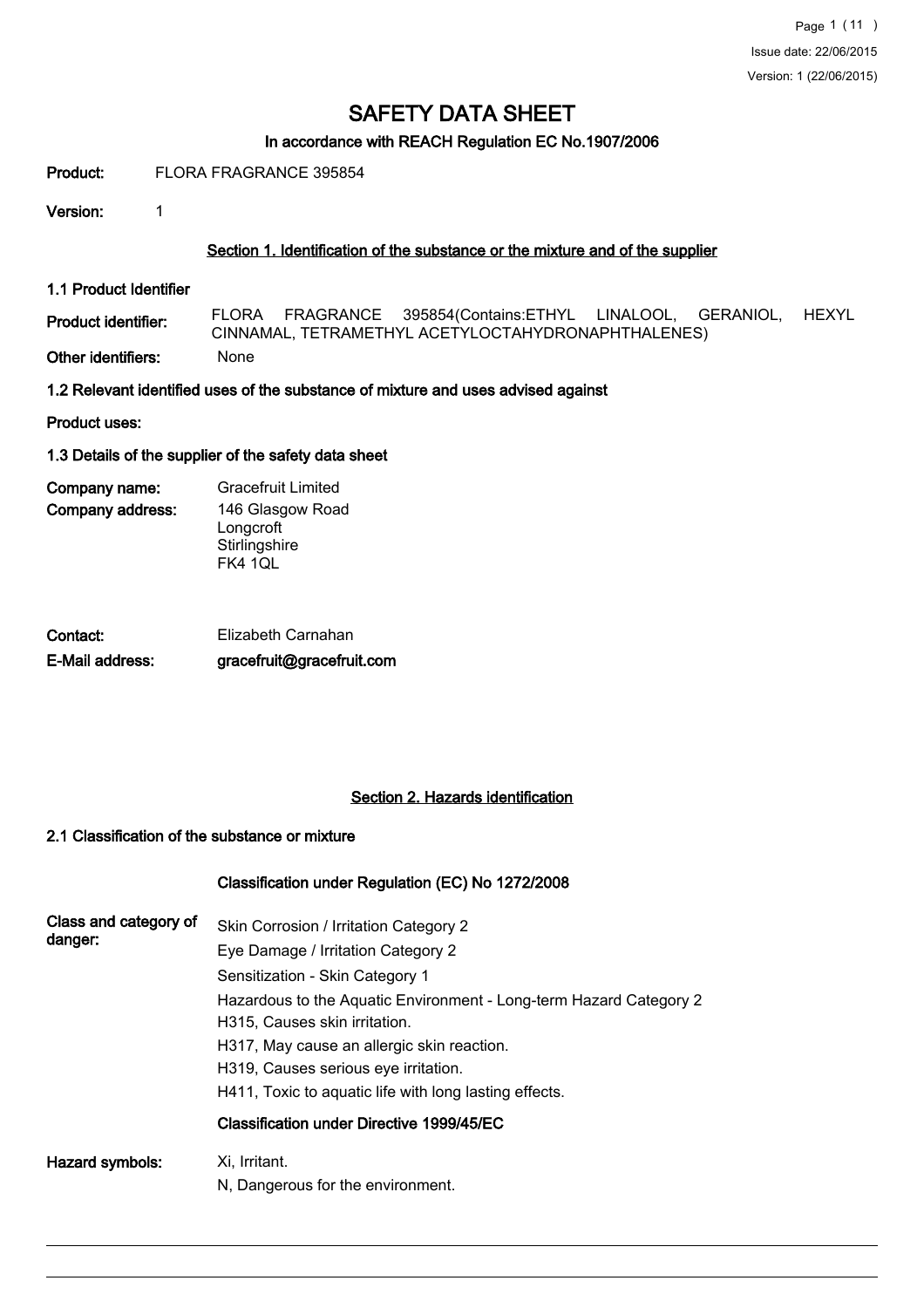# In accordance with REACH Regulation EC No.1907/2006

| Product:                     |   | FLORA FRAGRANCE 395854                                                                                                                                                                                                                                                                                                                                                                                                                                                                                                                                                                                                                                                                                                                                                                                                                                                               |
|------------------------------|---|--------------------------------------------------------------------------------------------------------------------------------------------------------------------------------------------------------------------------------------------------------------------------------------------------------------------------------------------------------------------------------------------------------------------------------------------------------------------------------------------------------------------------------------------------------------------------------------------------------------------------------------------------------------------------------------------------------------------------------------------------------------------------------------------------------------------------------------------------------------------------------------|
| Version:                     | 1 |                                                                                                                                                                                                                                                                                                                                                                                                                                                                                                                                                                                                                                                                                                                                                                                                                                                                                      |
| <b>Risk phrases:</b>         |   | R38, Irritating to the skin.<br>R43, May cause sensitisation by skin contact.<br>R51/53, Toxic to aquatic organisms, may cause long-term adverse effects in the aquatic<br>environment.                                                                                                                                                                                                                                                                                                                                                                                                                                                                                                                                                                                                                                                                                              |
| 2.2 Label elements           |   |                                                                                                                                                                                                                                                                                                                                                                                                                                                                                                                                                                                                                                                                                                                                                                                                                                                                                      |
| Signal word:                 |   | Warning                                                                                                                                                                                                                                                                                                                                                                                                                                                                                                                                                                                                                                                                                                                                                                                                                                                                              |
| <b>Hazard statements:</b>    |   | H315, Causes skin irritation.<br>H317, May cause an allergic skin reaction.<br>H319, Causes serious eye irritation.<br>H411, Toxic to aquatic life with long lasting effects.                                                                                                                                                                                                                                                                                                                                                                                                                                                                                                                                                                                                                                                                                                        |
| Supplemental<br>Information: |   | EUH208, Contains DIHYDRO PENTAMETHYLINDANONE (DPMI), NEROL, CYCLAMEN<br>ALDEHYDE, PENTADECALACTONE, HYDROXYISOHEXYL 3-CYCLOHEXENE<br>CARBOXALDEHYDE, BUTYLPHENYL METHYLPROPIONAL, CITRONELLOL, LIMONENE,<br>BENZYL SALICYLATE, HYDROXYCITRONELLAL, ALPHA-ISOMETHYL IONONE, GERANYL<br>ACETATE, METHOXYHYDRATROPALDEHYDE, PINENES, BETA-PINENES, ROSE<br>KETONE-4, METHYLENEDIOXYPHENYL METHYLPROPANAL. May produce an allergic<br>reaction.                                                                                                                                                                                                                                                                                                                                                                                                                                          |
| Precautionary<br>statements: |   | P261, Avoid breathing vapour or dust.<br>P264, Wash hands and other contacted skin thoroughly after handling.<br>P272, Contaminated work clothing should not be allowed out of the workplace.<br>P273, Avoid release to the environment.<br>P280, Wear protective gloves/eye protection/face protection.<br>P302/352, IF ON SKIN: Wash with plenty of soap and water.<br>P305/351/338, IF IN EYES: Rinse cautiously with water for several minutes. Remove contact<br>lenses, if present and easy to do. Continue rinsing.<br>P333/313, If skin irritation or rash occurs: Get medical advice/attention.<br>P337/313, If eye irritation persists: Get medical advice/attention.<br>P362, Take off contaminated clothing and wash before reuse.<br>P391, Collect spillage.<br>P501, Dispose of contents/container to approved disposal site, in accordance with local<br>regulations. |
| Pictograms:                  |   |                                                                                                                                                                                                                                                                                                                                                                                                                                                                                                                                                                                                                                                                                                                                                                                                                                                                                      |
| Other hazards:               |   | None                                                                                                                                                                                                                                                                                                                                                                                                                                                                                                                                                                                                                                                                                                                                                                                                                                                                                 |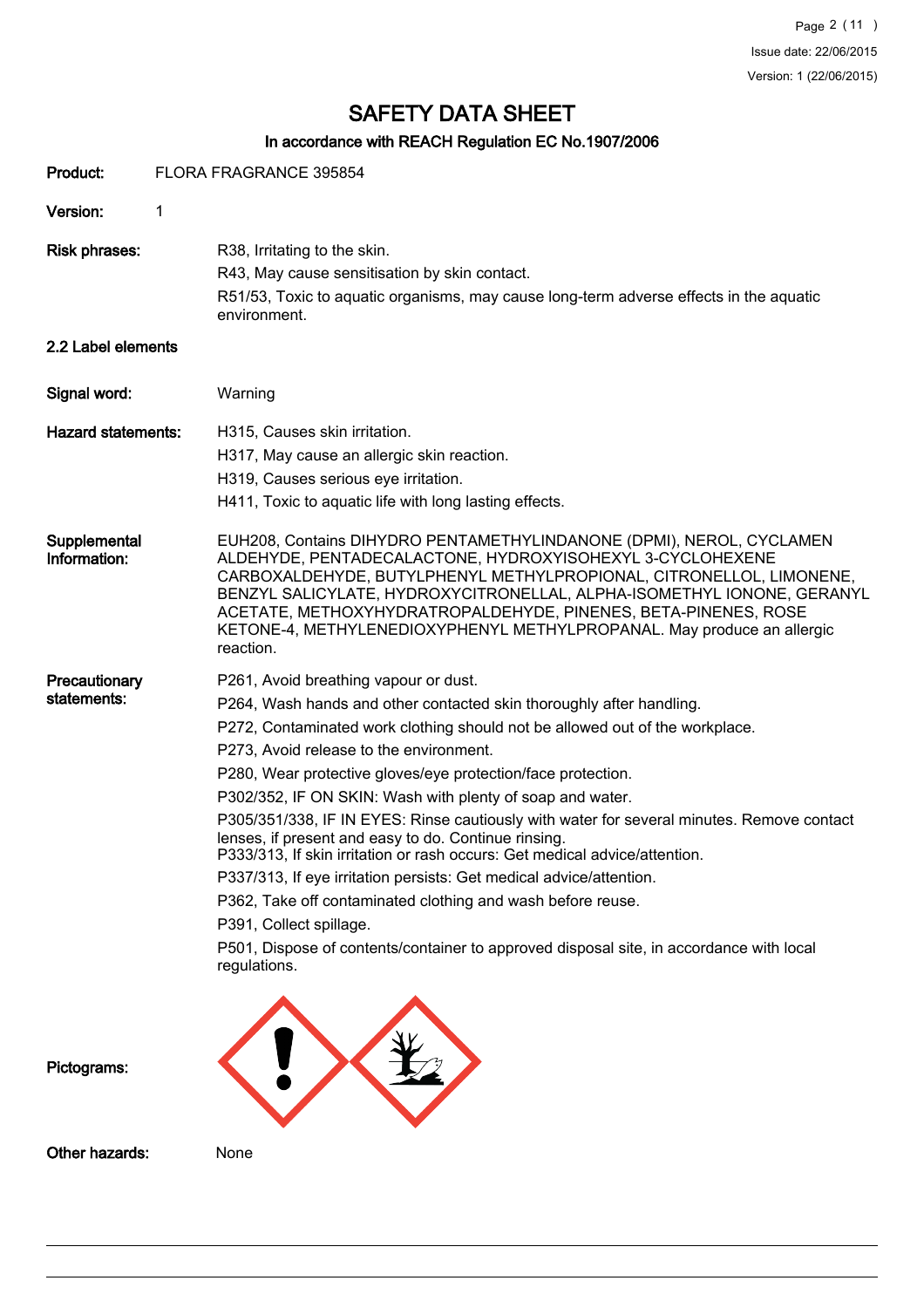# In accordance with REACH Regulation EC No.1907/2006

Product: FLORA FRAGRANCE 395854

Version: 1

# Section 3. Composition / information on ingredients

## 3.2 Mixtures

#### Contains:

| <b>REACH Registration</b><br>Name<br>CAS<br>No. | % | Classification for (DSD) Classification for (CLP)<br>67/548/EEC | 1272/2008 |
|-------------------------------------------------|---|-----------------------------------------------------------------|-----------|
|-------------------------------------------------|---|-----------------------------------------------------------------|-----------|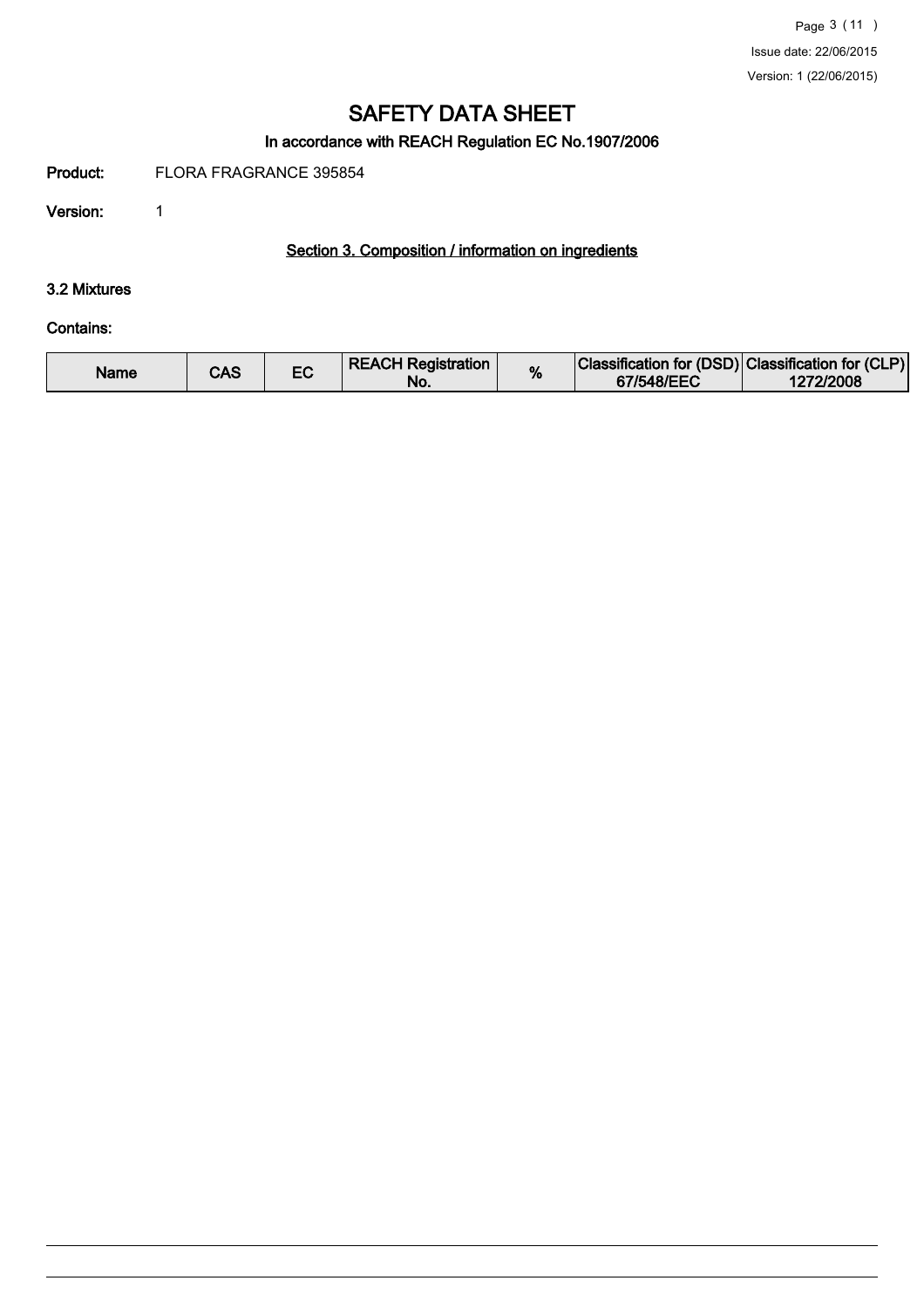Page 4 (11 ) Issue date: 22/06/2015 Version: 1 (22/06/2015)

# SAFETY DATA SHEET

# In accordance with REACH Regulation EC No.1907/2006

# Product: FLORA FRAGRANCE 395854

#### Version: 1

| <b>TETRAMETHYL</b><br><b>ACETYLOCTAHYDR</b><br><b>ONAPHTHALENES</b> | 54464-57-2                          | 259-174-3 |                       | $5 - 10%$   | Xi-N; R38-R43-R51/53             | SCI 2-SS 1B-EH A1-EH<br>C1;H315-H317-H410,-                          |
|---------------------------------------------------------------------|-------------------------------------|-----------|-----------------------|-------------|----------------------------------|----------------------------------------------------------------------|
| <b>HEXYL CINNAMAL</b>                                               | 101-86-0                            | 202-983-3 |                       | $3 - 5%$    | Xi-N ; R38-R43-R50/53            | SS 1B-EH A1-EH C2:H317-<br>H400-H411,-                               |
| ETHYL LINALOOL                                                      | 10339-55-6                          | 233-732-6 | 01-2119969272-32      | $3 - 5%$    | Xi : R38                         | SCI 2-EDI 2;H315-H319,-                                              |
| <b>ETHYLENE</b><br><b>BRASSYLATE</b>                                | 105-95-3                            | 203-347-8 |                       | $3 - 5%$    | N; R51/53                        | ring                                                                 |
| <b>LIMONENE</b>                                                     | 5989-27-5                           | 227-813-5 |                       | $1 - 3%$    | Xn-N; R10-R38-R43-R65-<br>R50/53 | FL 3-SCI 2-SS 1B-AH 1-EH<br>A1-EH C1:H226-H304-<br>H315-H317-H410 .- |
| <b>BENZYL SALICYLATE</b>                                            | 118-58-1                            | 204-262-9 |                       | $1 - 3%$    | Xi-N; R43-R51/53                 | SS 1B-EH C3; H317-H320-<br>H412,-                                    |
| OXACYCLOHEXADE<br><b>CENONE</b>                                     | 34902-57-<br>3, 111879-<br>$80 - 2$ | 422-320-3 | 01-0000016883-62      | $1 - 3%$    | N; R50/53                        | EH A1-EH C1; H410,-                                                  |
| <b>HYDROXYCITRONEL</b><br>LAL                                       | 107-75-5                            | 203-518-7 |                       | $1 - 3%$    | Xi : R36-R43                     | EDI 2-SS 1B;H317-H319,-                                              |
| TETRAHYDRO-<br>METHYL-<br>METHYLPROPYL)-<br>PYRAN-4-OL              | 63500-71-0                          | 405-040-6 | 01-0000015458-64-xxxx | $1 - 3%$    | Xi ; R36                         | EDI 2;H319,-                                                         |
| <b>BUTYLPHENYL</b><br><b>METHYLPROPIONAL</b>                        | 80-54-6                             | 201-289-8 |                       | $1 - 3%$    | Xn-N; R22-R38-R43-R62-<br>R51/53 | ATO 4-SCI 2-SS 1B-REP<br>2-EH C2:H302-H315-H317-<br>$H361-H411,-$    |
| BETA-IONONE                                                         | 14901-07-6                          | 238-969-9 |                       | $1 - 3%$    | $N:$ R51/53                      | EH C2;H411,-                                                         |
| <b>LINALOOL</b>                                                     | 78-70-6                             | 201-134-4 | 01-2119474016-42      | $1 - 3%$    | Xi : R38                         | SCI 2-EDI 2:H315-H319,-                                              |
| <b>METHYLENEDIOXYP</b><br><b>HENYL</b><br>METHYLPROPANAL            | 1205-17-0                           | 214-881-6 |                       | $1 - 3%$    | Xi-N; R43-R51/53                 | SS 1B-EH C2; H317-H411,-                                             |
| ALPHA-ISOMETHYL<br><b>IONONE</b>                                    | 127-51-5                            | 204-846-3 |                       | $1 - 3%$    | Xi-N; R43-R36/38-R51/53          | SCI 2-SS 1B-EH C2:H315-<br>H317-H320-H411,-                          |
| <b>LINALYL ACETATE</b>                                              | 115-95-7                            | 204-116-4 | 01-2119454789-19      | $1 - 3%$    | Xi ; R38                         | SCI 2-EDI 2:H315-H319,-                                              |
| <b>HYDROXYISOHEXYL</b><br>3-CYCLOHEXENE<br>CARBOXALDEHYDE           | 31906-04-<br>4, 51414-<br>25-6      | 250-863-4 |                       | $1 - 3%$    | Xi ; R43                         | SS 1B; H317,-                                                        |
| CIS-3-HEXENYL<br>SALICYLATE                                         | 65405-77-8                          | 265-745-8 |                       | $0.1 - 1\%$ | N; R50/53                        | EH A1-EH C1; H410,-                                                  |
| <b>METHOXYHYDRATR</b><br>OPALDEHYDE                                 | 5462-06-6                           | 226-749-5 |                       | $0.1 - 1\%$ | Xi : R43                         | SS 1B; H317,-                                                        |
| <b>METHYL ALPHA-</b><br><b>IONONE ISOMERS</b>                       | 1335-46-2                           | 215-635-0 | 01-2119471851-35      | $0.1 - 1\%$ | Xi-N; R36/38-R51/53              | SCI 2-EH C2;H315-H320-<br>$H411. -$                                  |
| <b>GERANIOL</b>                                                     | 106-24-1                            | 203-377-1 |                       | $0.1 - 1\%$ | Xi ; R38-R41-R43                 | SCI 2-EDI 1-SS 1;H315-<br>H317-H318,-                                |
| <b>GAMMA</b><br>UNDECALACTONE                                       | 104-67-6                            | 203-225-4 |                       | $0.1 - 1\%$ | N; R51/53                        | EH C3;H412,-                                                         |
| CITRONELLOL                                                         | 106-22-9                            | 203-375-0 | 01-2119453995-23      | $0.1 - 1\%$ | Xi-N; R38-R43-R51/53             | SCI 2-EDI 2-SS 1B;H315-<br>H317-H319,-                               |
| <b>ETHYL</b><br><b>TRIMETHYLCYCLOP</b><br>ENTENE BUTENOL            | 28219-61-6                          | 248-908-8 |                       | $0.1 - 1\%$ | Xi-N; R36/38-R50/53              | EDI 2-EH A1-EH C1;H319-<br>H410,-                                    |
| <b>DIHYDRO</b><br>PENTAMETHYLINDA<br>NONE (DPMI)                    | 33704-61-9                          | 251-649-3 |                       | $0.1 - 1\%$ | Xi-N ; R43-R36/38-R51/53         | SCI 2-EDI 2-SS 1B-EH C2;<br>H315-H317-H319-H411,-                    |
| PENTAMETHYLCYCL<br>OPENT-3-ENE-<br><b>BUTANOL</b>                   | 65113-99-7                          | 265-453-0 |                       | $0.1 - 1\%$ | Xi-N; R36-R51/53                 | EDI 2-EH C2;H319-H411,-                                              |
| PENTADECALACTON<br>Е.                                               | 106-02-5                            | 203-354-6 |                       | $0.1 - 1\%$ | Xi ; R43                         | SS 1B-EH C2;H317-H411,-                                              |
| CEDROL                                                              | 77-53-2                             | 201-035-6 |                       | $0.1 - 1\%$ | N; R51/53                        | EH C2;H411,-                                                         |
| <b>NEROL</b>                                                        | 106-25-2                            | 203-378-7 |                       | $0.1 - 1\%$ | Xi ; R43-R36/38                  | SCI 2-EDI 2-SS 1B;H315-<br>H317-H319,-                               |
| <b>BETA-PINENES</b>                                                 | 127-91-3                            | 204-872-5 |                       | $0.1 - 1\%$ | Xn; R10-R38-R43-R65              | FL 3-SCI 2-SS 1B-AH 1;<br>H226-H304-H315-H317,-                      |
| <b>PINENES</b>                                                      |                                     |           |                       | $0.1 - 1\%$ | Xn; R38-R43-R65                  | SCI 2-SS 1B-AH 1;H304-<br>H315-H317,-                                |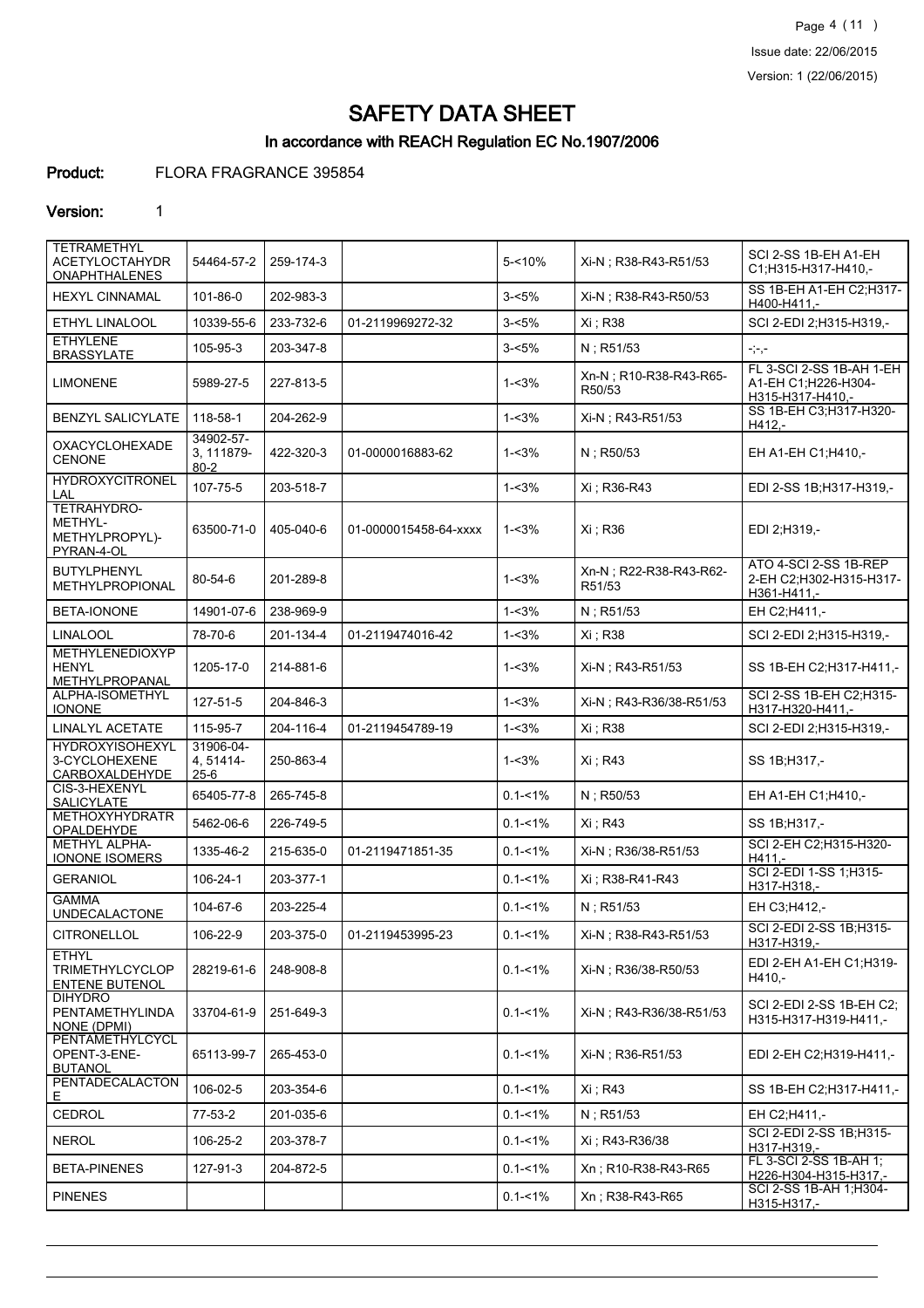Page 5 (11 ) Issue date: 22/06/2015 Version: 1 (22/06/2015)

# SAFETY DATA SHEET

# In accordance with REACH Regulation EC No.1907/2006

#### Product: FLORA FRAGRANCE 395854

#### Version: 1

| ALPHA-CEDRENE                               | 469-61-4                 | 207-418-4 |                  | $0.1 - 1\%$ | Xn-N; R65-R50/53      | AH 1-EH A1-EH C1;H304-<br>H410,-                          |
|---------------------------------------------|--------------------------|-----------|------------------|-------------|-----------------------|-----------------------------------------------------------|
| <b>GAMMA-TERPINENE</b>                      | 99-85-4                  | 202-794-6 |                  | $0.1 - 1\%$ | Xn: R10-R65           | FL 3-AH 1;H226-H304,-                                     |
| <b>HEXYL ACETATE</b>                        | 142-92-7                 | 205-572-7 |                  | $0.1 - 1\%$ | $N:$ R51/53           | $-,-,-$                                                   |
| <b>CYCLAMEN</b><br>ALDEHYDE                 | 103-95-7                 | 203-161-7 | 01-2119970582-32 | $0.1 - 1\%$ | Xi-N : R38-R43-R51/53 | SCI 2-SS 1B-EH C3:H315-<br>H317-H412.-                    |
| <b>GERANYL ACETATE</b>                      | 105-87-3                 | 203-341-5 | 01-2119973480-35 | $0.1 - 1\%$ | Xi-N; R38-R43-R51/53  | SCI 2-SS 1-EH C3;H315-<br>H317-H412.-                     |
| <b>POGOSTEMON</b><br><b>CABLIN LEAF OIL</b> | 8014-09-3.<br>84238-39-1 | 282-493-4 |                  | $< 0.1\%$   | $N:$ R51/53           | AH 1-EH C2; H304-H411,-                                   |
| <b>ROSE KETONE-4</b>                        | 23696-85-7               | 245-833-2 |                  | $< 0.1\%$   | Xi-N : R43-R51/53     | SS 1A-EH C2: H317-H411,-                                  |
| <b>MYRCENE</b>                              | 123-35-3                 | 204-622-5 |                  | $< 0.1\%$   | Xn: R10-R38-R65       | FL 3-SCI 2-EDI 2-AH 1:<br>H226-H304-H315-H319.-           |
| ALPHA-PINENES                               | 80-56-8                  | 201-291-9 |                  | $< 0.1\%$   | Xn: R10-R38-R43-R65   | FL 3-SCI 2-SS 1B-AH 1;<br>H226-H304-H315-H317,-           |
| BETA-<br>CARYOPHYLLENE                      | 87-44-5                  | 201-746-1 |                  | $< 0.1\%$   | $Xn$ ; R65            | AH 1:H304,-                                               |
| P-CYMENE                                    | 99-87-6                  | 202-796-7 |                  | $< 0.1\%$   | Xn-N : R10-R65-R51/53 | FL 3-AH 1-EH C2:H226-<br>H304-H411.-                      |
| <b>TERPINOLENE</b>                          | 586-62-9                 | 209-578-0 |                  | $< 0.1\%$   | Xn-N : R43-R65-R50/53 | FL 3-SS 1B-AH 1-EH A1-<br>EH C1:H226-H304-H317-<br>H410.- |

Substances with Community workplace exposure limits, not listed above:

| Name                              | CAS      | EC        | %           |
|-----------------------------------|----------|-----------|-------------|
| BHT (BUTYLATED<br>HYDROXYTOLUENE) | 128-37-0 | 204-881-4 | $< 0.001\%$ |

Substances that are persistent, bioaccumulative and toxic or very persistent and very bioaccumulative, greater than 0.1%:

Not Applicable

# Section 4. First-aid measures

### 4.1 Description of first aid measures

IF ON SKIN: Wash with plenty of soap and water.

IF IN EYES: Rinse cautiously with water for several minutes. Remove contact lenses, if present and easy to do. Continue rinsing.

#### 4.2 Most important symptoms and effects, both acute and delayed

Causes skin irritation.

May cause an allergic skin reaction.

Causes serious eye irritation.

#### 4.3 Indication of any immediate medical attention and special treatment needed

None expected, see Section 4.1 for further information.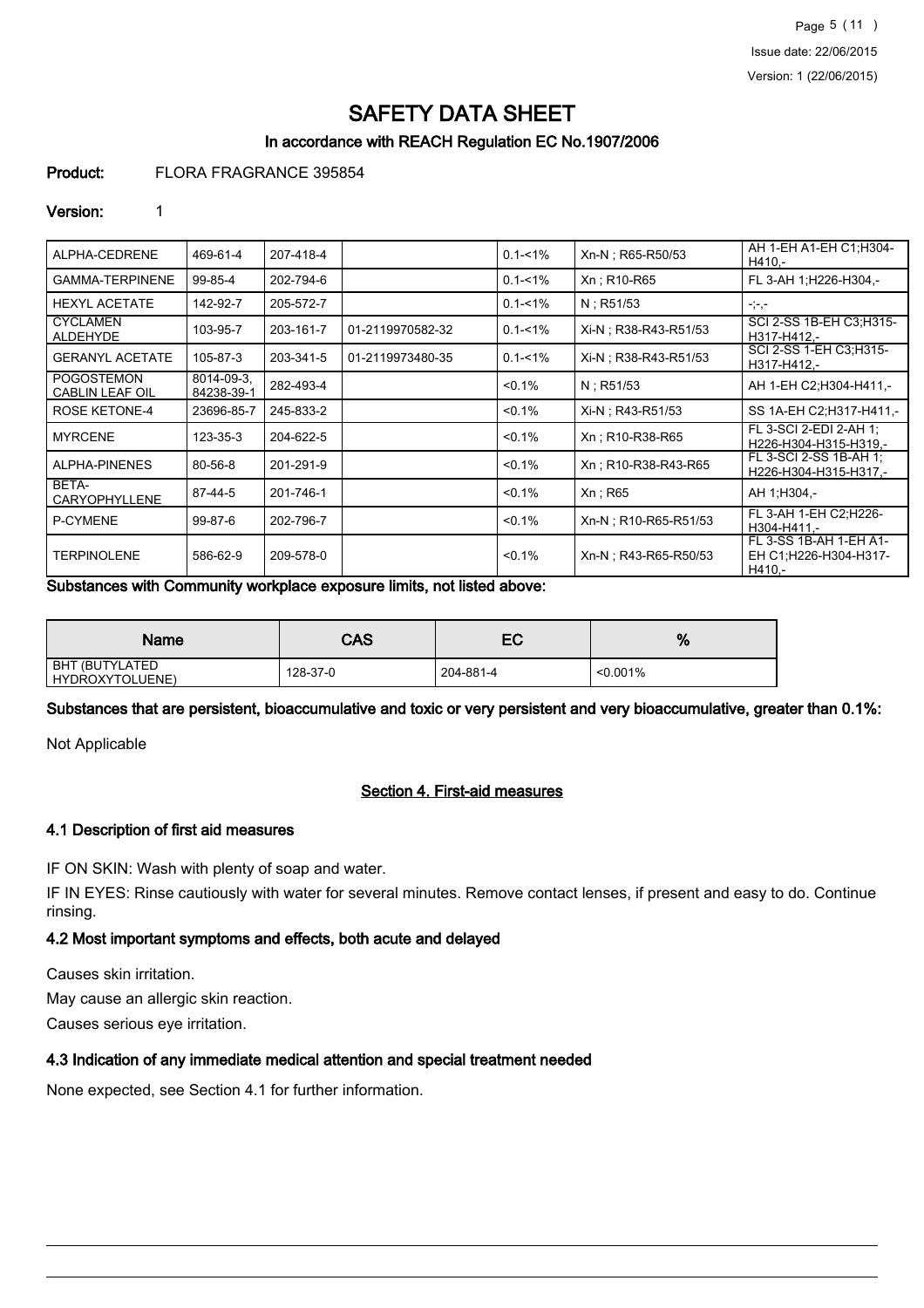# In accordance with REACH Regulation EC No.1907/2006

Product: FLORA FRAGRANCE 395854

Version: 1

# SECTION 5: Firefighting measures

#### 5.1 Extinguishing media

Suitable media: Carbon dioxide, Dry chemical, Foam.

#### 5.2 Special hazards arising from the substance or mixture

In case of fire, may be liberated: Carbon monoxide, Unidentified organic compounds.

#### 5.3 Advice for fire fighters:

In case of insufficient ventilation, wear suitable respiratory equipment.

#### Section 6. Accidental release measures

#### 6.1 Personal precautions, protective equipment and emergency procedures:

Avoid inhalation. Avoid contact with skin and eyes. See protective measures under Section 7 and 8.

#### 6.2 Environmental precautions:

Keep away from drains, surface and ground water, and soil.

#### 6.3 Methods and material for containment and cleaning up:

Remove ignition sources. Provide adequate ventilation. Avoid excessive inhalation of vapours. Contain spillage immediately by use of sand or inert powder. Dispose of according to local regulations.

#### 6.4 Reference to other sections:

Also refer to sections 8 and 13.

#### Section 7. Handling and storage

#### 7.1 Precautions for safe handling:

Keep away from heat, sparks, open flames and hot surfaces. - No smoking. Use personal protective equipment as required. Use in accordance with good manufacturing and industrial hygiene practices. Use in areas with adequate ventilation Do not eat, drink or smoke when using this product.

#### 7.2 Conditions for safe storage, including any incompatibilities:

Store in a well-ventilated place. Keep container tightly closed. Keep cool. Ground/bond container and receiving equipment. Use explosion-proof electrical, ventilating and lighting equipment. Use only non-sparking tools. Take precautionary measures against static discharge.

#### 7.3 Specific end use(s):

Use in accordance with good manufacturing and industrial hygiene practices.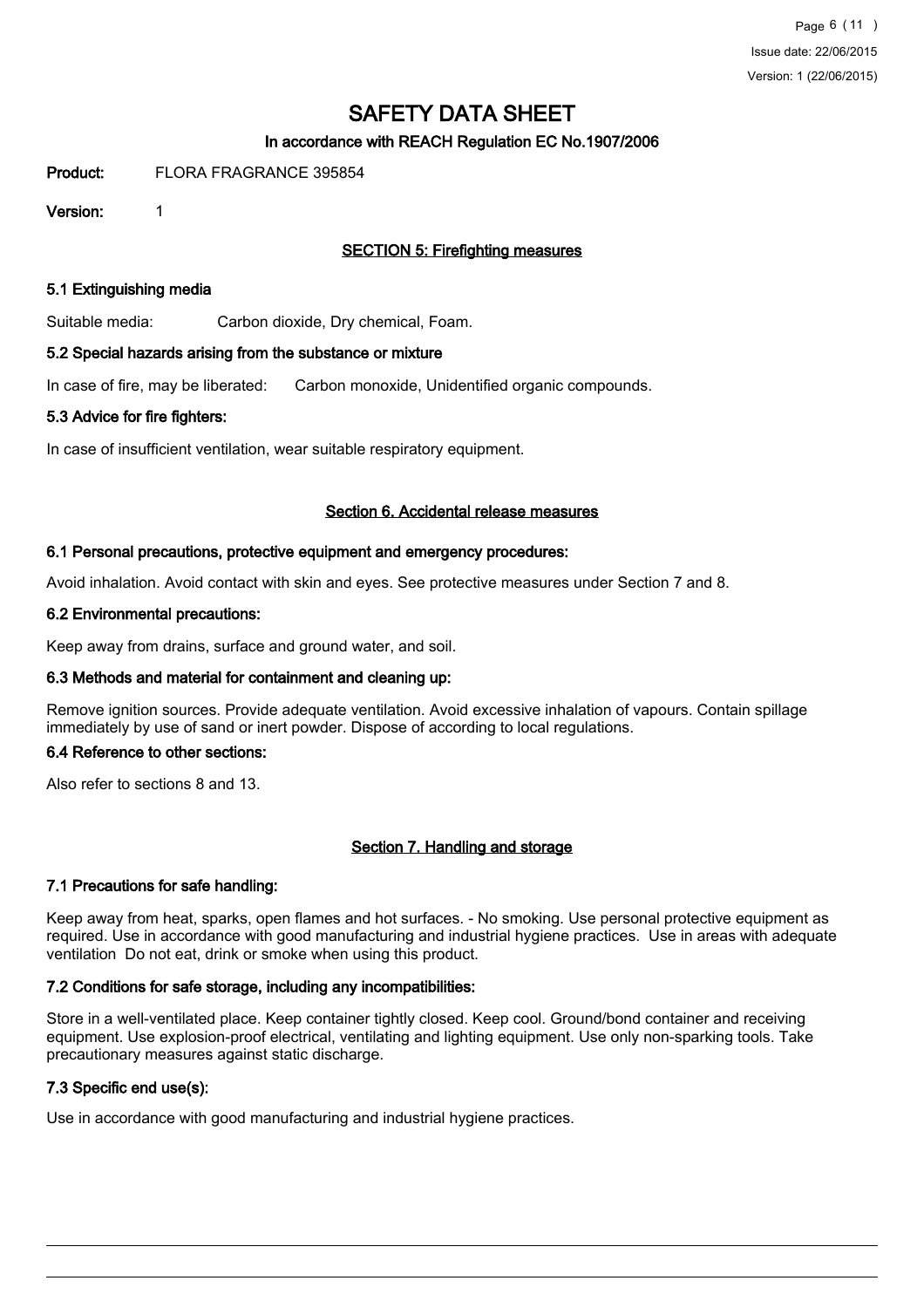# In accordance with REACH Regulation EC No.1907/2006

Product: FLORA FRAGRANCE 395854

Version: 1

## Section 8. Exposure controls/personal protection

#### 8.1 Control parameters

#### Workplace exposure limits:

| Ingredient                               | <b>CAS</b> | EC       | <b>Description</b>                                         | ppm | mg/m <sup>3</sup> | Reference           |
|------------------------------------------|------------|----------|------------------------------------------------------------|-----|-------------------|---------------------|
| <b>BHT (BUTYLATED</b><br>HYDROXYTOLUENE) | 128-37-0   | 204-881- | Long-term exposure limit (8-hour<br>TWA reference period)  |     | 10                | UK EH40 Oct<br>2007 |
|                                          |            |          | Short-term exposure limit (15-<br>minute reference period) |     |                   | UK EH40 Oct<br>2007 |

### 8.2 Exposure Controls

# Eye / Skin Protection

Wear protective gloves/eye protection/face protection

#### Respiratory Protection

Ensure adequate and ongoing ventilation is maintained in order to prevent build up of excessive vapour and to ensure occupational exposure limits are adhered to. If appropriate, and depending on your patterns and volumes of use, the following engineering controls may be required as additional protective measures: a) Isolate mixing rooms and other areas where this material is used or openly handled. Maintain these areas under negative air pressure relative to the rest of the plant. b) Employ the use of Personal protective equipment - an approved, properly fitted respirator with organic vapour cartridges or canisters and particulate filters. c) Use local exhaust ventilation around open tanks and other open sources of potential exposures in order to avoid excessive inhalation, including places where this material is openly weighed or measured. In addition, use general dilution ventilation of the work area to eliminate or reduce possible worker exposures. d) Use closed systems for transferring and processing this material.

Also refer to Sections 2 and 7.

#### Section 9. Physical and chemical properties

#### 9.1 Information on basic physical and chemical properties

| Appearance:                    | Clear pale yellow liquid |
|--------------------------------|--------------------------|
| Odour:                         | Not determined           |
| pH:                            | Not determined           |
| Initial boiling point / range: | Not determined           |
| Flash point:                   | $>$ 100 °C               |
| Vapour pressure:               | Not determined           |
| Relative density:              | $0.9860 - 0.9900$        |
| Solubility(ies):               | Not determined           |
| 9.2 Other information:         | None available           |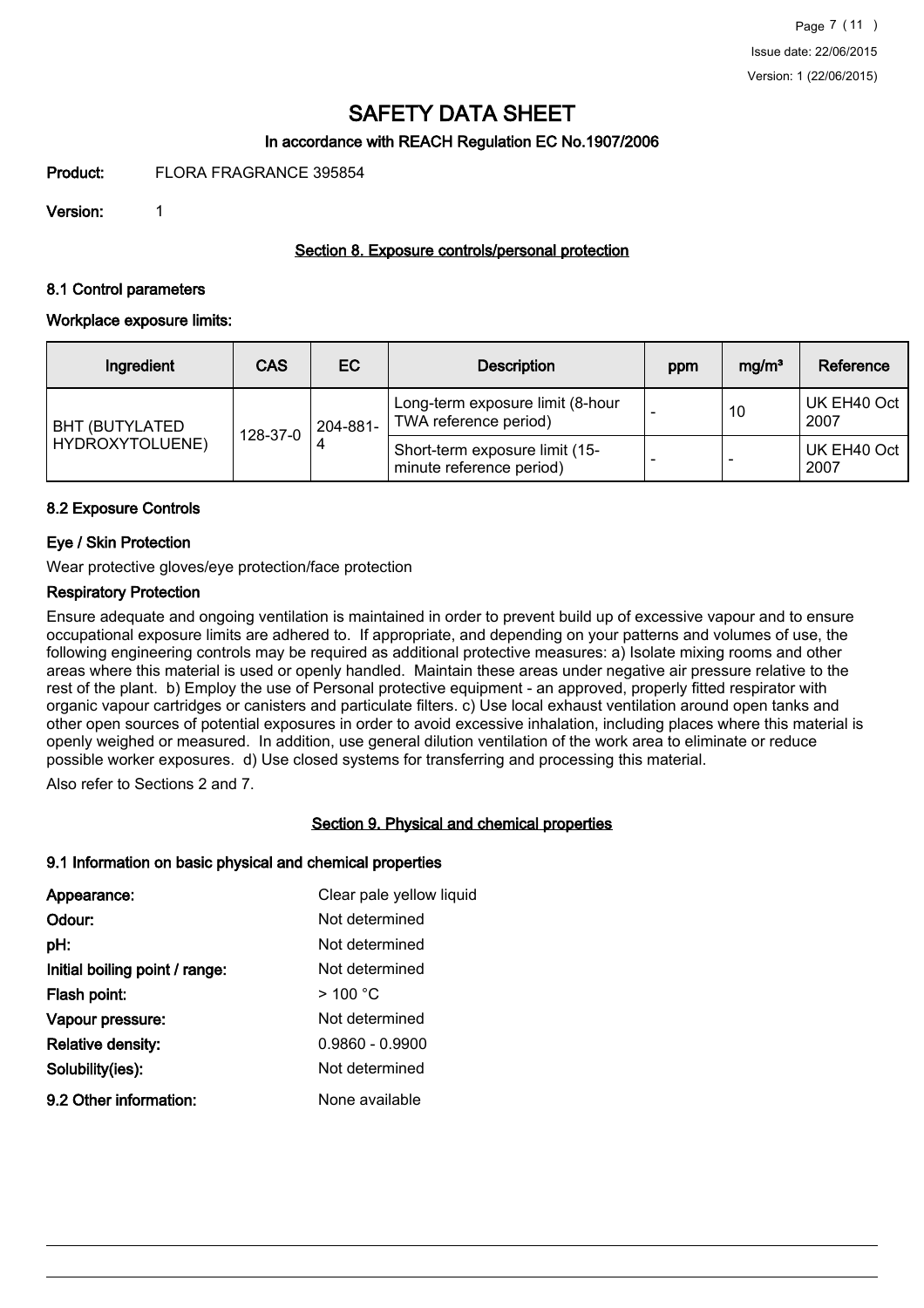# In accordance with REACH Regulation EC No.1907/2006

Product: FLORA FRAGRANCE 395854

Version: 1

# Section 10. Stability and reactivity

#### 10.1 Reactivity:

Presents no significant reactivity hazard, by itself or in contact with water.

### 10.2 Chemical stability:

Good stability under normal storage conditions.

### 10.3 Possibility of hazardous reactions:

Not expected under normal conditions of use.

### 10.4 Conditions to avoid:

Avoid extreme heat.

### 10.5 Incompatible materials:

Avoid contact with strong acids, alkalis or oxidising agents.

### 10.6 Hazardous decomposition products:

Not expected.

# Section 11. Toxicological information

# 11.1 Information on toxicological effects

This mixture has not been tested as a whole for health effects. The health effects have been calculated using the methods outlined in Regulation (EC) No 1272/2008 (CLP).

Causes skin irritation.

May cause an allergic skin reaction.

Causes serious eye irritation.

Assumed Toxicity Value (LD50 or ATE) for Acute Oral Toxicity: <br>
>5000 mg/kg Assumed Toxicity Value (LD50 or ATE) for Acute Dermal Toxicity: Not Applicable Assumed Toxicity Value (LC50 or ATE) for Acute Inhalation Toxicity: Not Available **Inhalation Route:** Not Available in the United States of Available in the United States of Available in the United States of Available in the United States of Available in the United States of Available in the United Stat

# Information about hazardous ingredients in the mixture

| Ingredient                       | CAS           | EС        | ∟D50/ATE Oral ˈ | LD50/ATE<br>Dermal | LC50/ATE<br>Inhalation | LC50 Route    |
|----------------------------------|---------------|-----------|-----------------|--------------------|------------------------|---------------|
| l BUTYLPHENYL<br>METHYLPROPIONAL | $80 - 54 - 6$ | 201-289-8 | 1390            | Not available      | Not available          | Not available |

Refer to Sections 2 and 3 for additional information.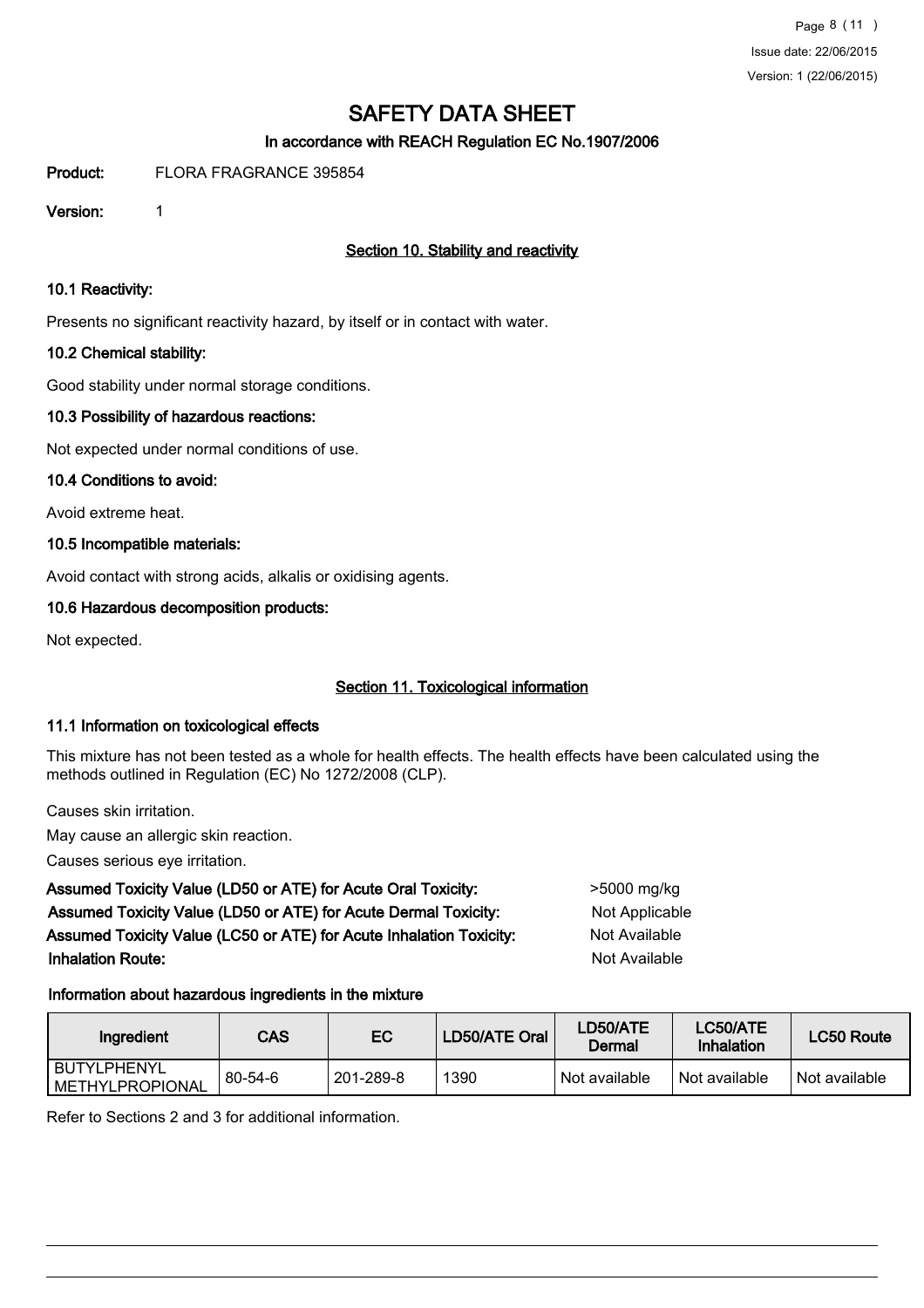# In accordance with REACH Regulation EC No.1907/2006

Product: FLORA FRAGRANCE 395854

Version: 1

# Section 12. Ecological information

#### 12.1 Toxicity:

Toxic to aquatic life with long lasting effects.

| 12.2 Persistence and degradability: | Not available |
|-------------------------------------|---------------|
| 12.3 Bioaccumulative potential:     | Not available |

12.4 Mobility in soil: Not available

# 12.5 Results of PBT and vPvB assessment:

This substance does not meet the PBT/vPvB criteria of REACH, annex XIII.

### 12.6 Other adverse effects: Not available

### Section 13. Disposal considerations

# 13.1 Waste treatment methods:

Dispose of in accordance with local regulations. Avoid disposing into drainage systems and into the environment. Empty containers should be taken to an approved waste handling site for recycling or disposal.

#### Section 14. Transport information

| 14.1 UN number:                    | UN3082                                                                                                     |
|------------------------------------|------------------------------------------------------------------------------------------------------------|
| 14.2 UN Proper Shipping Name:      | ENVIRONMENTALLY HAZARDOUS SUBSTANCE, LIQUID, N.O.S.<br>(TETRAMETHYL ACETYLOCTAHYDRONAPHTHALENES, LIMONENE) |
| 14.3 Transport hazard class(es):   | 9                                                                                                          |
| Sub Risk:                          |                                                                                                            |
| 14.4. Packing Group:               | Ш                                                                                                          |
| <b>14.5 Environmental hazards:</b> | This is an environmentally hazardous substance.                                                            |
| 14.6 Special precautions for user: | None additional                                                                                            |
|                                    | 14.7 Transport in bulk according to Annex II of MARPOL73/78 and the IBC Code:                              |

Not applicable

# Section 15. Regulatory information

# 15.1 Safety, health and environmental regulations/legislation specific for the substance or mixture

None additional

#### 15.2 Chemical Safety Assessment

A Chemical Safety Assessment has not been carried out for this product.

# Section 16. Other information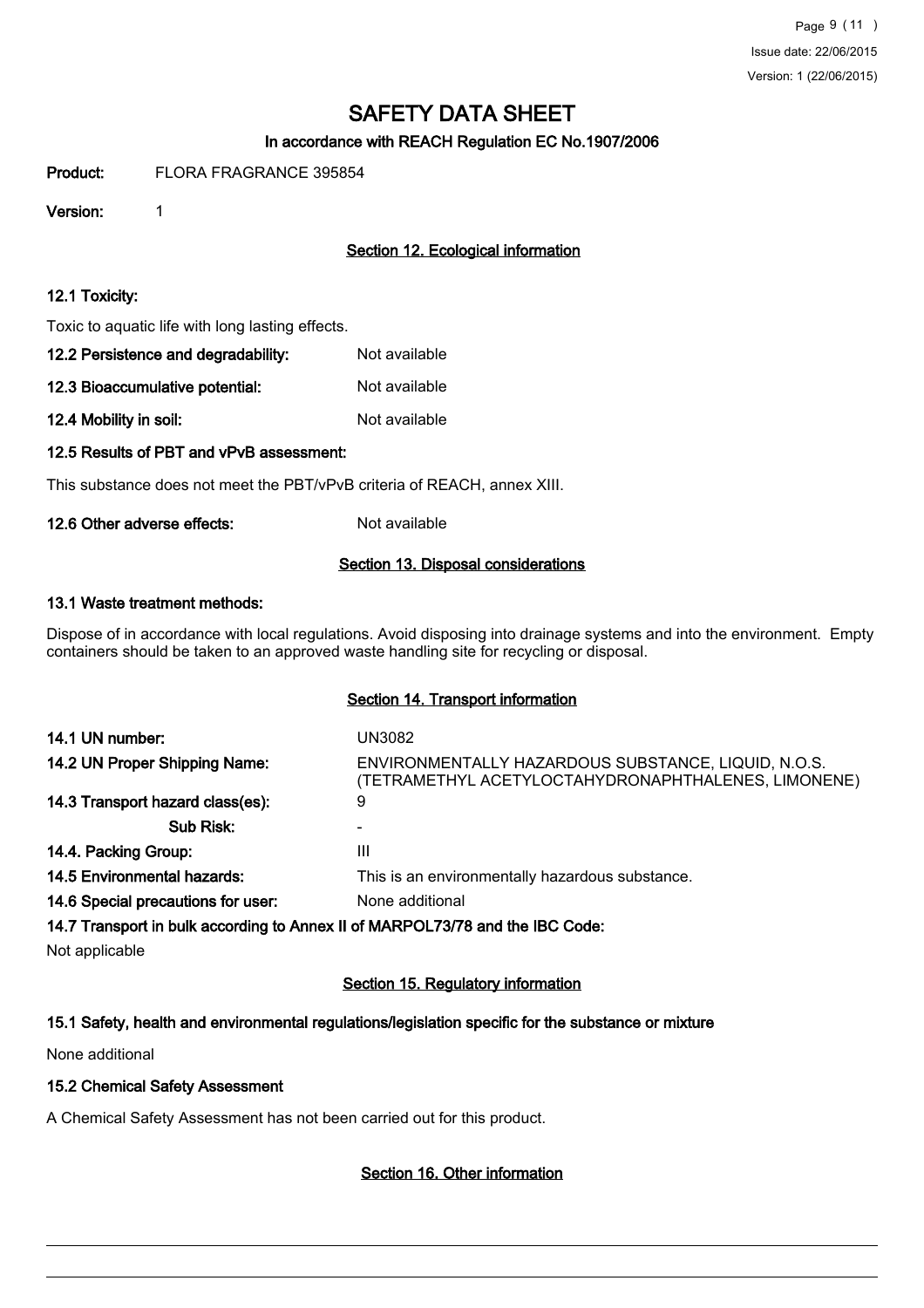# In accordance with REACH Regulation EC No.1907/2006

#### Product: FLORA FRAGRANCE 395854

Version: 1

| Concentration % Limits:         | EH C2=15.83% EH C3=1.58% EH C4=2.04% SCI 2=49.07% EDI 2=70.<br>07% EDI 2A=58.17% SS 1=11.63% |
|---------------------------------|----------------------------------------------------------------------------------------------|
| <b>Total Fractional Values:</b> | FH C2=6.32 FH C3=63.24 FH C4=49.02 SCI 2=2.04 FDI 2=1.43 FDI<br>$2A=1.72$ SS 1=8.60          |

# Key to revisions:

Not applicable

# Key to abbreviations:

| Abbreviation     | Meaning                                                                   |
|------------------|---------------------------------------------------------------------------|
| AH 1             | <b>Aspiration Hazard Category 1</b>                                       |
| ATO 4            | Acute Toxicity - Oral Category 4                                          |
| EDI <sub>1</sub> | Eye Damage / Irritation Category 1                                        |
| EDI <sub>2</sub> | Eye Damage / Irritation Category 2                                        |
| EH A1            | Hazardous to the Aquatic Environment - Acute Hazard Category 1            |
| EH <sub>C1</sub> | Hazardous to the Aquatic Environment - Long-term Hazard Category 1        |
| EH <sub>C2</sub> | Hazardous to the Aquatic Environment - Long-term Hazard Category 2        |
| EH <sub>C3</sub> | Hazardous to the Aquatic Environment - Long-term Hazard Category 3        |
| FL <sub>3</sub>  | Flammable Liquid, Hazard Category 3                                       |
| H226             | Flammable liquid and vapour.                                              |
| H302             | Harmful if swallowed.                                                     |
| H304             | May be fatal if swallowed and enters airways.                             |
| H315             | Causes skin irritation.                                                   |
| H317             | May cause an allergic skin reaction.                                      |
| H318             | Causes serious eye damage.                                                |
| H319             | Causes serious eye irritation.                                            |
| H320             | Causes eye irritation.                                                    |
| H361             | Suspected of damaging fertility or the unborn child (exposure route).     |
| H400             | Very toxic to aquatic life.                                               |
| H410             | Very toxic to aquatic life with long lasting effects.                     |
| H411             | Toxic to aquatic life with long lasting effects.                          |
| H412             | Harmful to aquatic life with long lasting effects.                        |
| P202             | Do not handle until all safety precautions have been read and understood. |
| P210             | Keep away from heat, sparks, open flames and hot surfaces. - No smoking.  |
| P233             | Keep container tightly closed.                                            |
| P240             | Ground/bond container and receiving equipment.                            |
| P241             | Use explosion-proof electrical, ventilating and lighting equipment.       |
| P242             | Use only non-sparking tools.                                              |
| P243             | Take precautionary measures against static discharge.                     |
| P261             | Avoid breathing vapour or dust.                                           |
| P264             | Wash hands and other contacted skin thoroughly after handling.            |
| P270             | Do not eat, drink or smoke when using this product.                       |
| P272             | Contaminated work clothing should not be allowed out of the workplace.    |